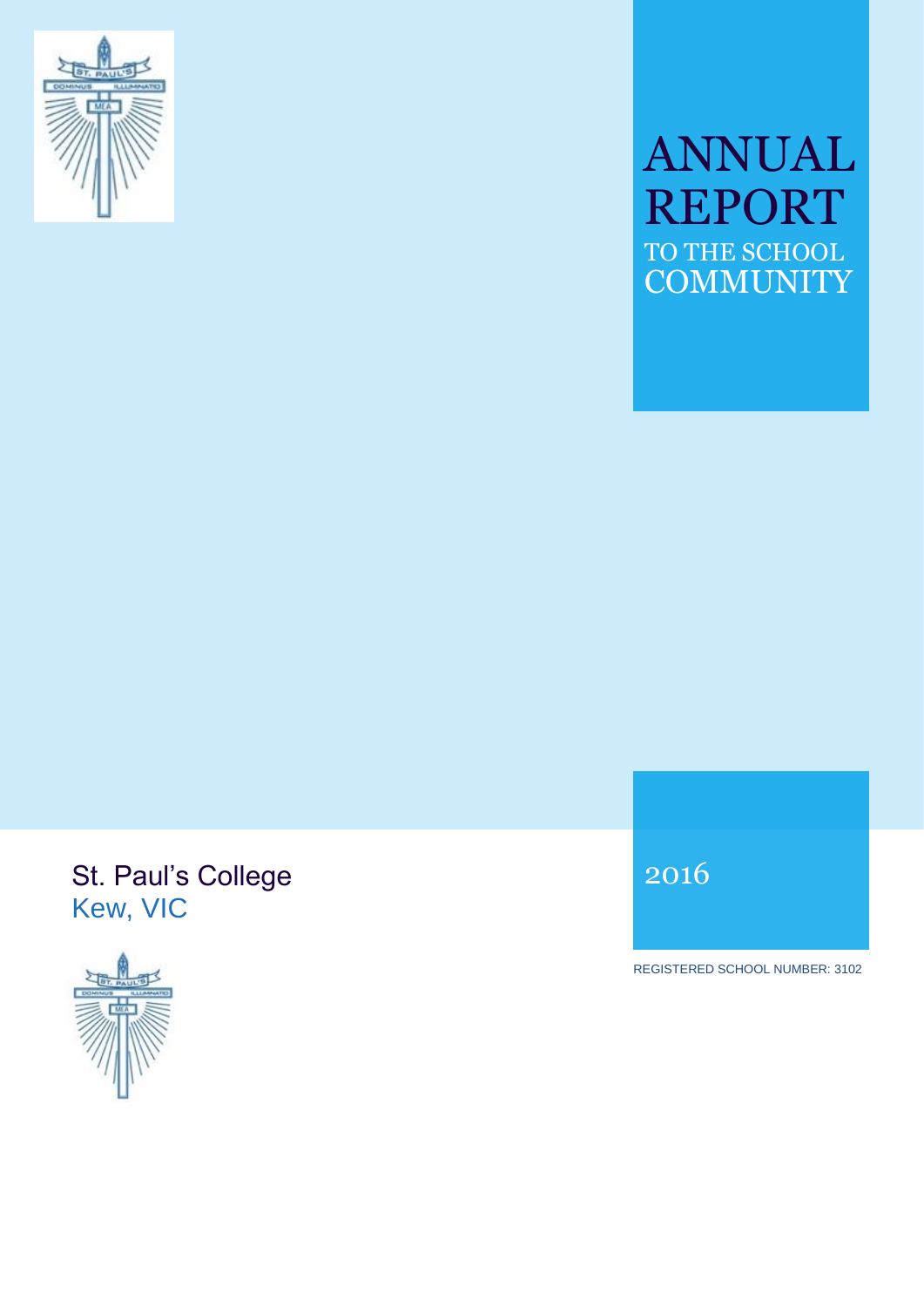## **Contents**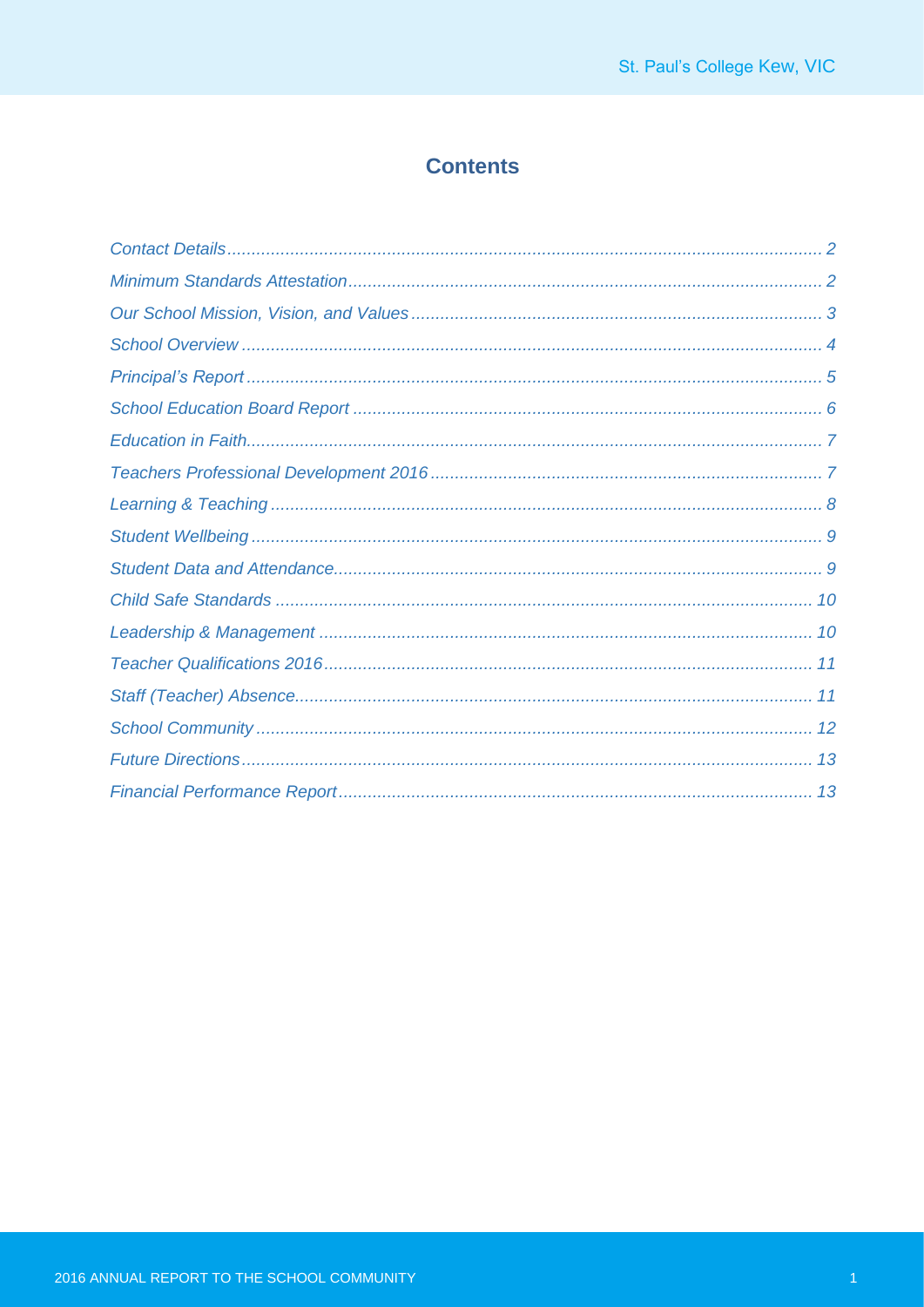## **Contact Details**

| Address                   | 3-13 Fernhurst Grove, Kew, VIC 3101                                                                                           |
|---------------------------|-------------------------------------------------------------------------------------------------------------------------------|
| Principal                 | <b>Trevor Herny</b>                                                                                                           |
| <b>Parish Priest</b>      | <b>Father Michael Kalka</b>                                                                                                   |
| <b>School Board Chair</b> | Michael Meere                                                                                                                 |
| Telephone                 | $(03)$ [9855 7700]                                                                                                            |
| Email                     | trevor.herny@vmch.com.au                                                                                                      |
| Website                   | http://vmch.com.au/services/specialist-education-and-evolving-disability-<br>services/child-disability-5-18/st-pauls-college/ |

## **Minimum Standards Attestation**

I, Trevor Herny, attest that St. Paul's College is compliant with:

- All of the requirements for the minimum standards and other requirements for the registration of schools as specified in the Education and Training Reform Act 2006 (Vic) and the Education and Training Reform Regulations 2007 (Vic), except where the school has been granted an exemption from any of these requirements by the VRQA
- Australian Government accountability requirements related to the 2016 school year under the Australian Education Act 2013 (Cth) and the Australian Education Regulations 2013 (Cth)

19 May 2017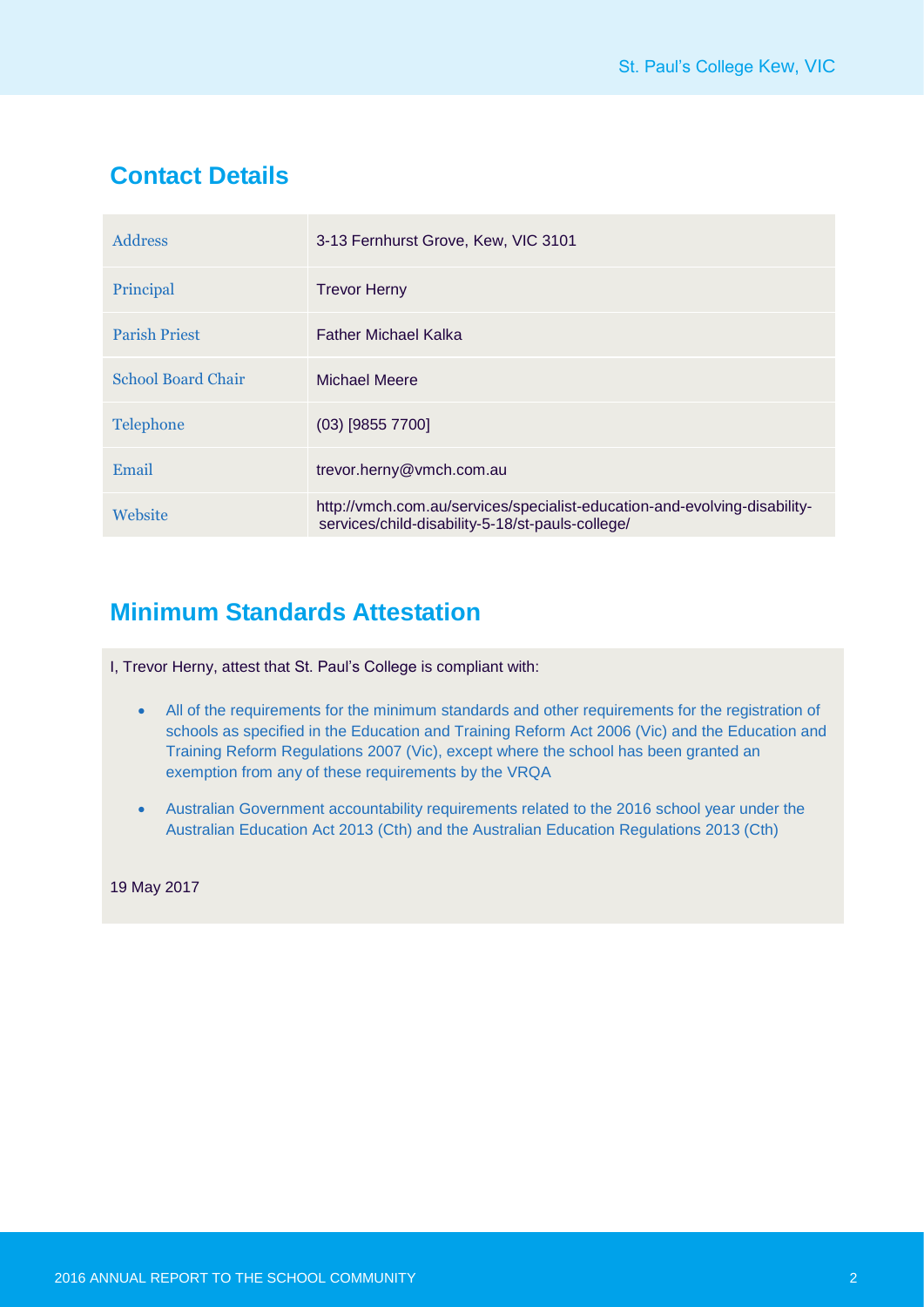## **Our School Mission, Vision, and Values**

### Mission

We believe in the importance of providing all students with an engaging, supportive, and Individualised education. Founded on catholic values, we aspire to develop the spiritual, academic, social, and emotional potential of every student. We build and celebrate strong collaborative partnerships with families and the wider community to improve learning outcomes for all.

### Vision

- Embracing Inclusive Communities
- <sup>o</sup> Inspiring Potential
- Developing Futures

#### Values

- <sup>o</sup> Engagement <sup>o</sup> Independence
- <sup>o</sup> Safety <sup>o</sup> Respect <sup>o</sup> Responsibility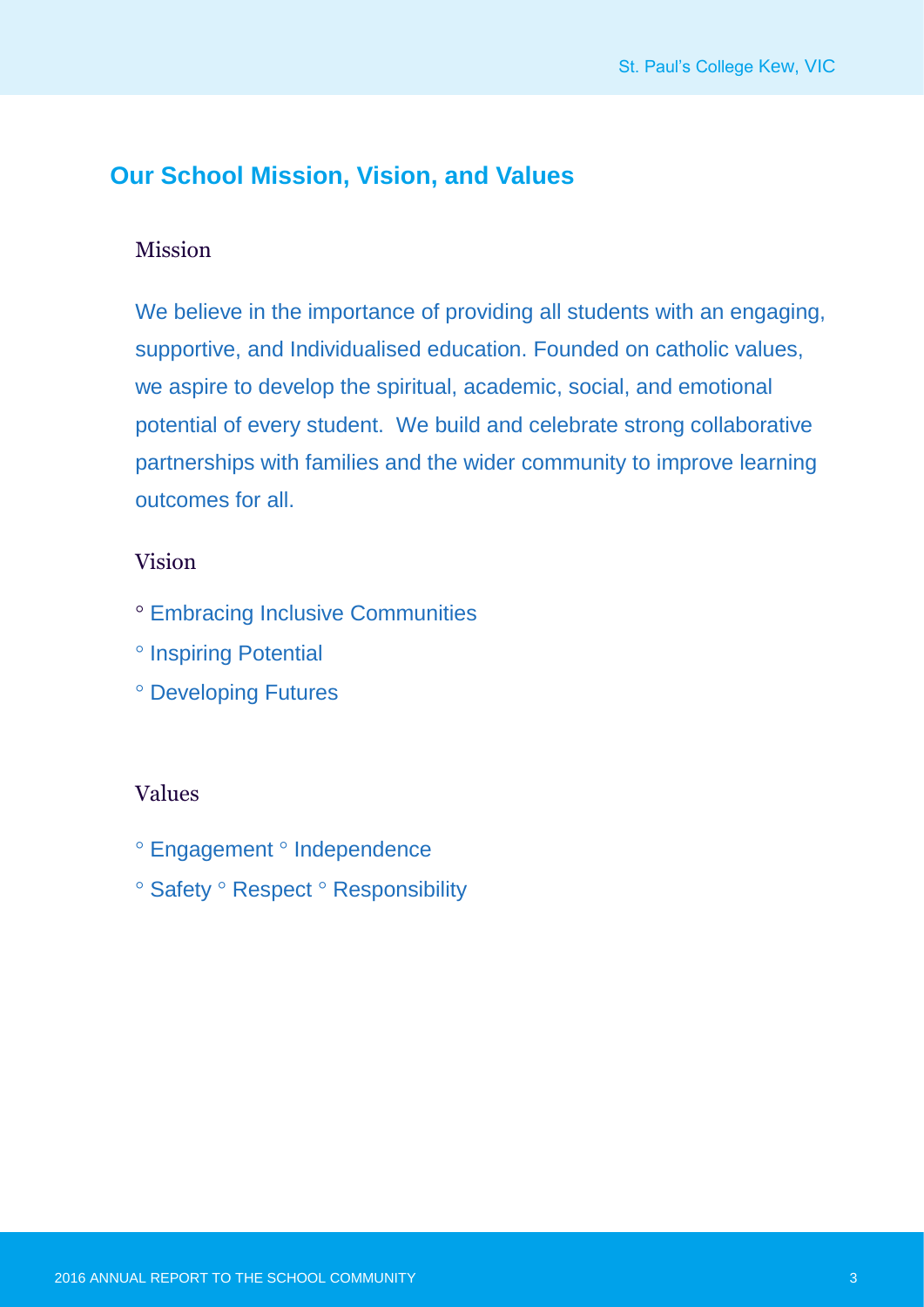### **School Overview**

St. Paul's College, of Villa Maria Catholic Homes (VMCH), is an independent, non-systemic Catholic Special School for students with disabilities from 5 to 18 years of age. St. Paul's College provides a specialised education for students diagnosed with intellectual, socialemotional, physical, and profound multiple disabilities, in addition to high medical needs. We are a Positive Behavioural Intervention and Support (PBIS) School. Our focus is on student learning, engagement, and wellbeing through the development of school-wide expectations, collaborative relationships and communication. We are committed to working in partnership with families, ensuring each student has access to and is challenged in their learning by inclusive educational, developmental and therapy programs to enable students to develop their full intellectual, physical, emotional and spiritual potential.

The structure of the school consists of Primary which includes two full time primary classes (one ASD), two bridging classes, and two dual school classes. Our secondary school consists of three classes, including one ASD class. Recently, we have enrolled an increasing percentage of students diagnosed on the autism spectrum (ASD). In our ASD classes, we utilise a structured teaching model based on Division TEACCH from the University of North Carolina, which translates directly into positive classroom instructional changes that benefit students and improve instructional delivery for students and staff.

St. Paul's also supports families of students with dual school enrolments, enabling their child to be included in their local community and schools. Nearly 30 students in Prep through Year 5 are enrolled at our school and a partner primary mainstream school. Our dual enrolled students' mainstream schools include department, catholic, and independent schools.

Our Secondary school consists of three full time classrooms, including one ASD classroom.. In addition to a focus on the curriculum, our secondary students developed their skills in through community access, as well as working toward vocational pathway outcomes.

Our staff to student ratio is a teacher and an assistant in a class with up to eight students, dependent upon our student needs. We also have a school nurse on campus to support children with greater needs. Some classrooms are supported by additional assistant time where necessary. Our Allied Health Team include a physiotherapist, speech pathologist, and two occupational therapists. The team works closely with school leadership, to support improved student learning and wellbeing student outcomes. Our specialist staff support, swimming, art, drama, kitchen garden, work education, community access, and independent living skills.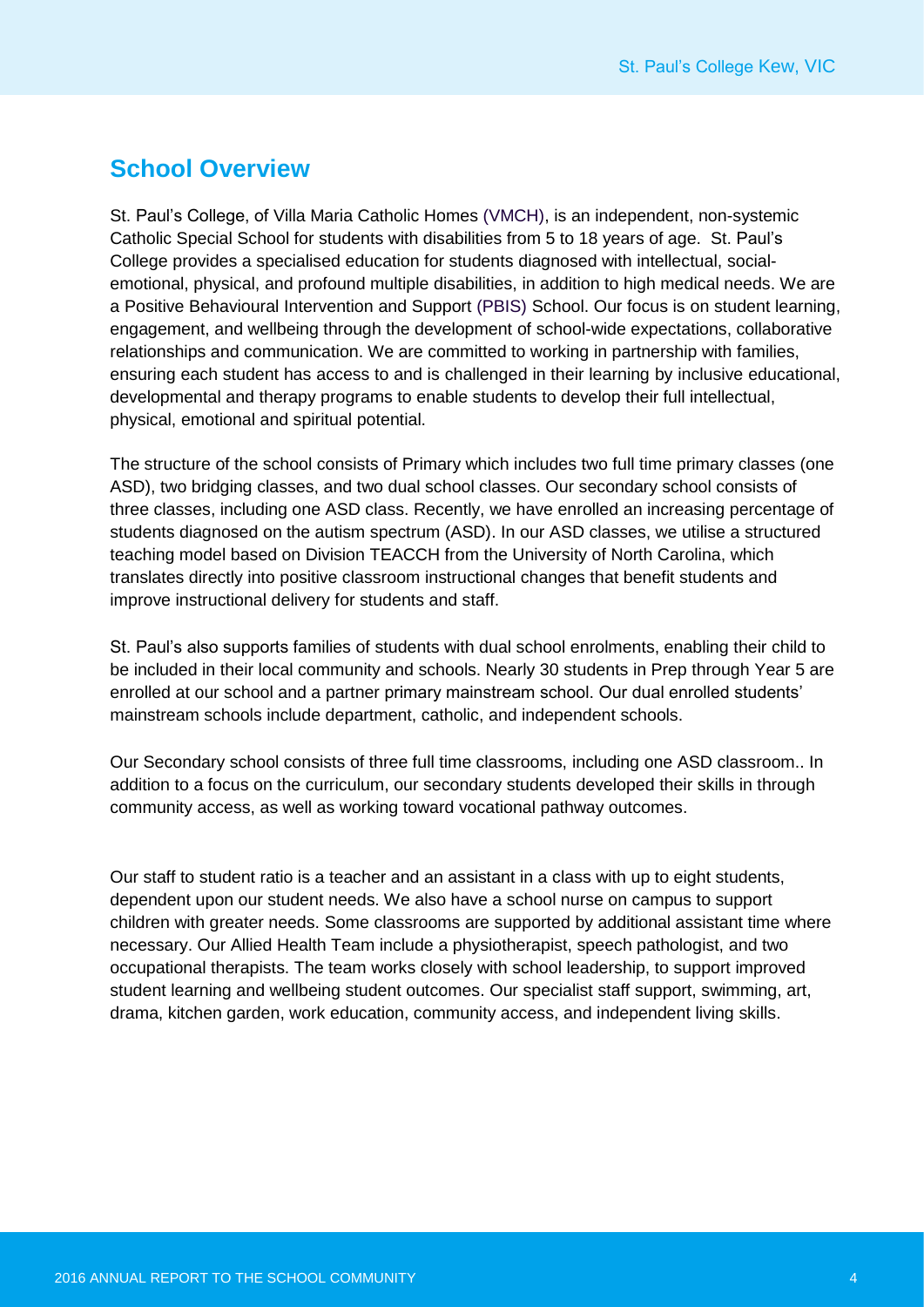## **Principal's Report**

I would like to acknowledge and express my appreciation for our School Leadership Team for their tireless dedication and support in my first year as Principal of St Paul's. Their professionalism and communication have been instrumental in support our School Improvement and Annual Action Plans.

This year our Positions of Leadership (POL) included Gillian Bryan (Literacy), Justin McFarlane (ASD) and Melanie Weinberg (Numeracy). It was a huge year for us, following our School Review in late 2015 and then undertaking a full review by the Victorian Registration and Qualification Authority (VRQA). We successfully met the requirements of the full review and are buoyed by the actions already taken to support St. Paul's moving forward.

Toward the end of the year, as we continued work on meeting the targets of our Annual Action Plan, leadership decided to revise our structure to reflect leadership of Bridging/Dual School, Curriculum/ RE, and Secondary. We also added a member of our Allied Health Team to our leadership team, ensuring a strong collaborative connection.

While they will be mentioned within this report specifically under each of the spheres below, I would like to highlight some that have been particularly significant and that will serve us well moving into 2017 and beyond. These include the establishment of our School Portal for Whole School Communication, a new reporting system for student learning, the development of Positive Behavioural Interventions and Supports (PBIS) for rollout next year, Planning Days, and a strong foundation for Allied Health to support all students' access to our curriculum.

I look forward to building upon these foundations in 2017 and beyond.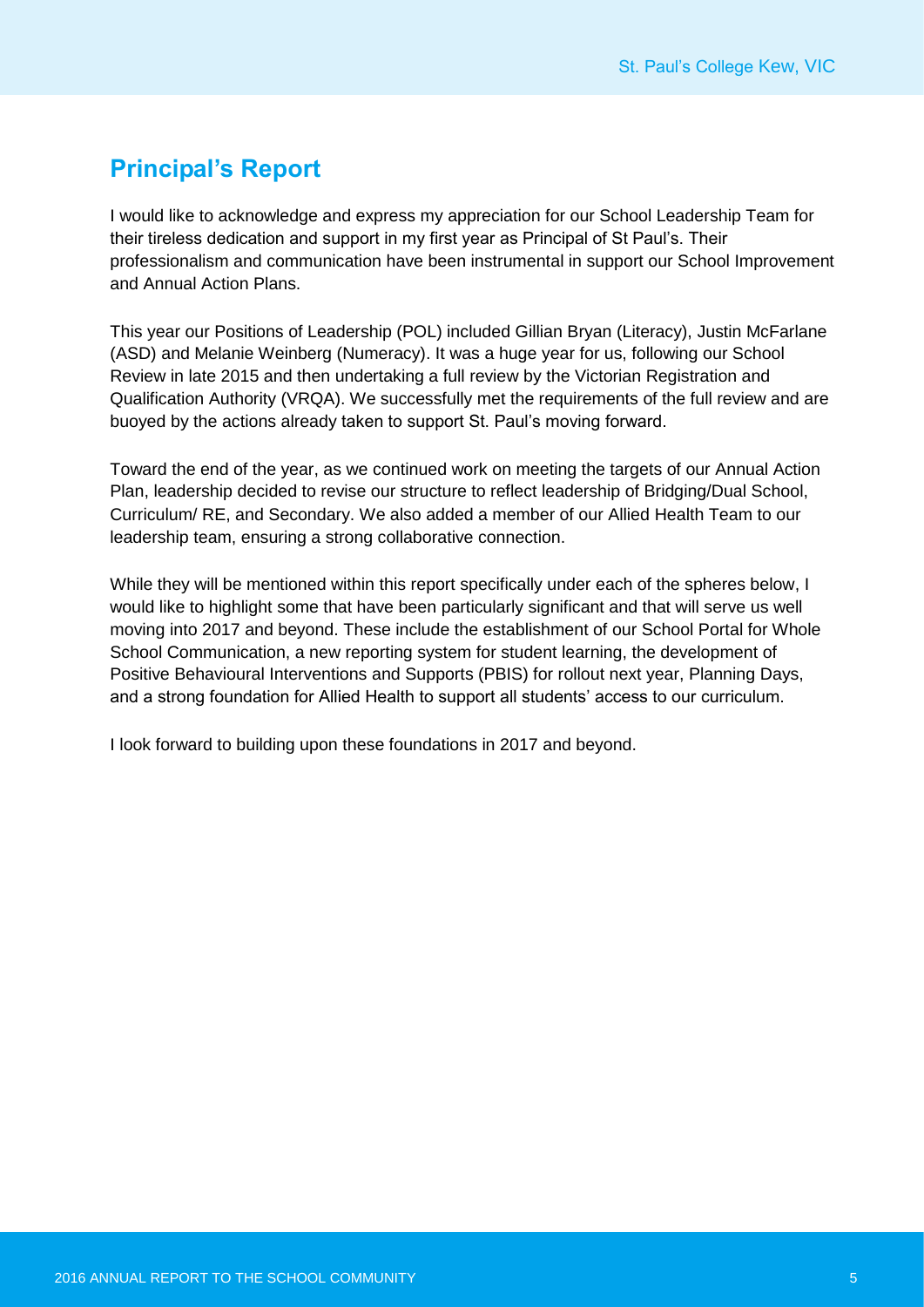## **School Education Board Report**

The St. Paul's School Advisory Council (SAC) was formed in late 2015, prior to the appointment of a new Principal, Trevor Herny. The SAC consists of a VMCH Board Member (Michael Meere) (Chair), General Manager Specialist Education and Evolving Disability Services (SEEDS) (David Williamson), the School Principal (Trevor Herny), four parent representatives (Rina Devi, Fiona Dickson, Liz Kelly, Carla Veith-Carter) and two school staff representatives (Gillian Bryan, Liz Ellis)

#### *The Goals of the SAC include:*

Supporting the School Improvement Plan (SIP) and the Annual Action Plan (AAP)

Supporting St. Paul's to ensure the curriculum meets the needs of every student

Maintaining Catholic nature of St. Paul's College including religious education as a key aim of the College while still being an inclusive school embracing students and families from different cultural, social and religious backgrounds

Support the development and growth of links between St. Paul's College and the local community at large

Provide input into all building programs necessary for the long term effectiveness of St. Paul's College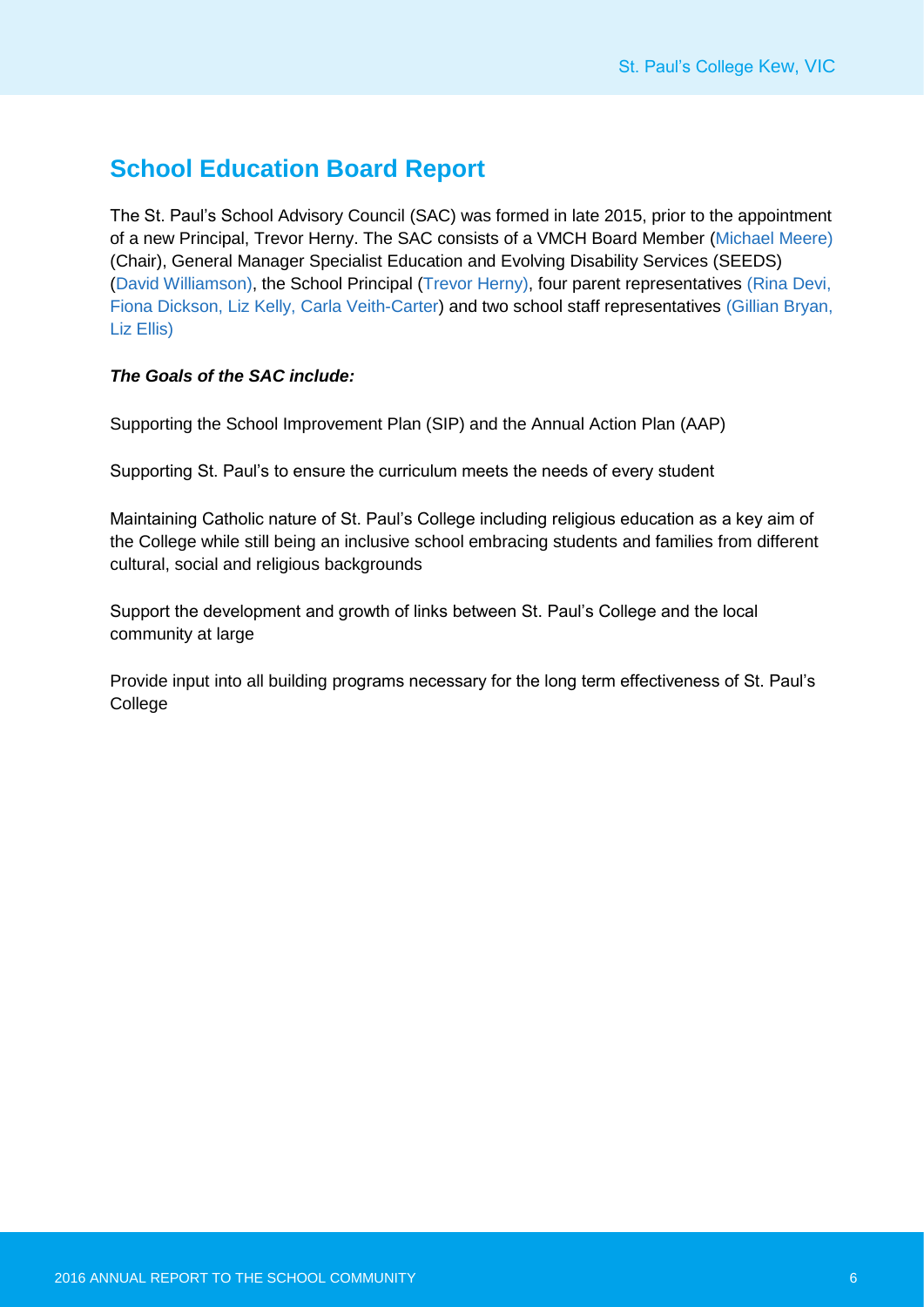## **Education in Faith**

#### Key Sphere Priority

To strengthen St. Paul's College as a prayerful, active, and engaged Catholic community

#### Achievements & Outcomes

This year's highlights included developing revised roles for our RE Coordinator and our Pastoral Care Worker. In late 2015, we were very fortunate to add Maree Gilbert as our Pastoral Care worker. We were able to make a connection with Catholic Education Melbourne (CEM), and begin working to align our RE Curriculum with *Horizons of Hope*, exploring how we can utilise CEM's framework to meet the diverse learning needs of our students. In Term 4, we undertook professional development, which will support us in implementing *Godly Play* moving forward.

### **Teachers Professional Development**

In 2016, school staff received PD in Positive Behaviour Interventions and Supports (PBIS), the Structured Teaching and Classroom Instruction Approach (based on TEACCH), and in Numicon.

The school is implementing PBIS as a whole school approach to student engagement and managing student behaviours.

Structured Teaching and Classroom Instruction is an approach to teaching students diagnosed with autism and intellectual disabilities.

Numicon is an engaging numeracy resource that supports numeracy instruction, assessment, and differentiation.

All staff undergo mandatory training like Manual Handling, First Aids updates which includes Anaphylaxis and Asthma management.

The estimated cost of the trainings is around \$60,000. Apart from mandatory training, most of the other professional developments are subsidised by grants, donations or trust funds.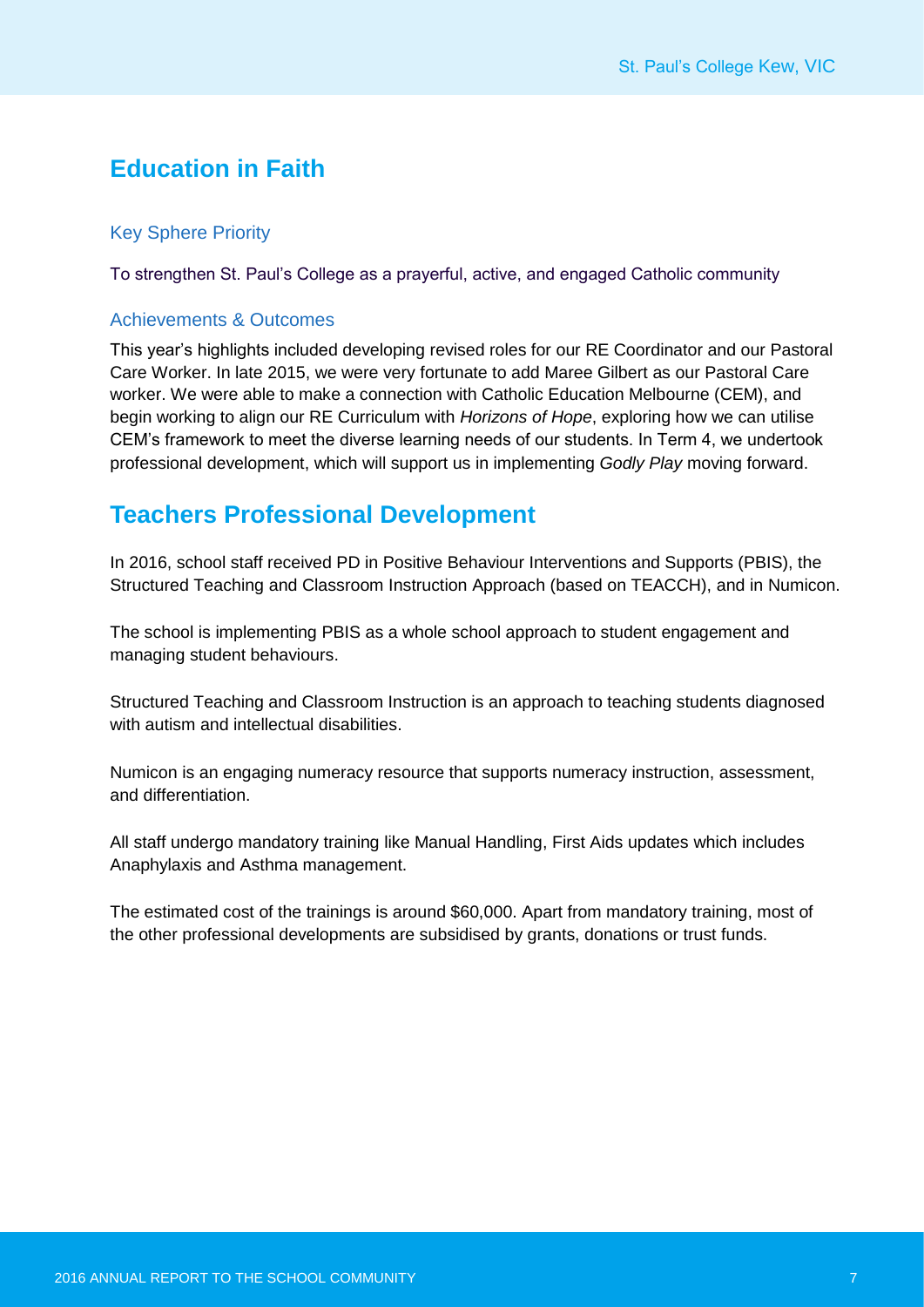## **Learning & Teaching**

#### Key Sphere Priority

To develop a whole school approach to learning and teaching pedagogy that meets the learning needs and interests of all students.

#### Achievements & Outcomes

Learning and teaching was an emphasis of our work resulting from the school review. This year we were able to implement Professional Learning Teams (PLTs) focusing on the assessment, planning and reporting cycle. This led to the implementation of a new Individual Learning Plan (ILP) format for our school through the Accelerus Assessment and Reporting Software.

We began to focus our numeracy professional learning around Numicon, a resource for explicit teaching which provides opportunities for hands-on student learning and teacher assessment.

Our Transitions & Pathways Leadership Team planned and implemented a fantastic Inaugural Transition Day, which provided an opportunity for current and future students and families to experience their classroom and staff for 2017.

In our reflection of the year in Term 4, it was evident that we would best benefit from a dedicated leadership role in Curriculum, and appointed a member of our leadership team to lead us in Curriculum & RE to begin 2017.

#### **NAPI AN**

Our students did not participate in NAPLAN as they are performing well below grade level, and require significant scaffolding and support in their daily academic instruction.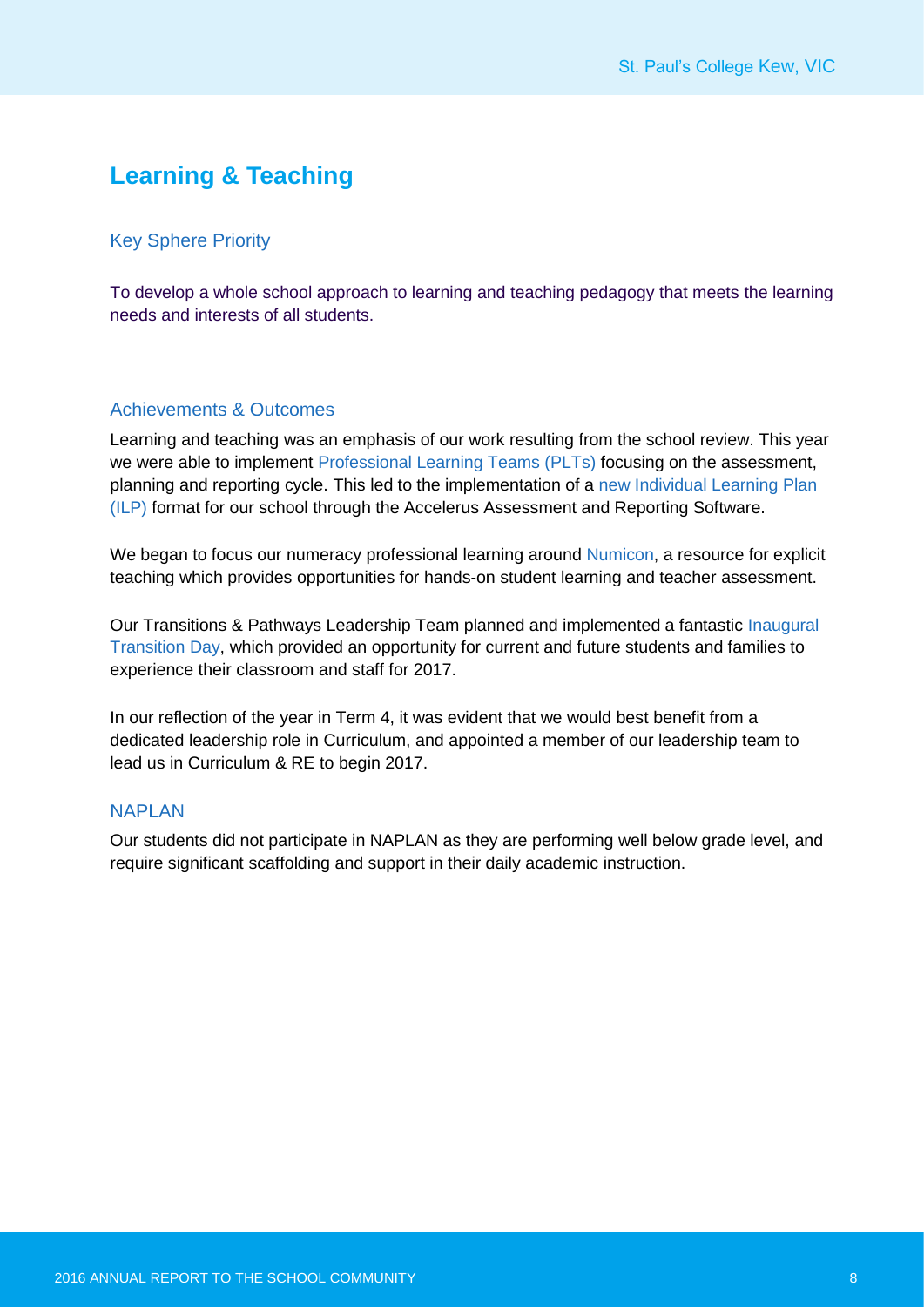## **Student Wellbeing**

#### Key Sphere Priority

To build a positive, safe and supportive school environment leading each student to develop a sense of hope, purpose and dignity

#### Achievements & Outcomes

We accomplished many successful outcomes in 2016. We planned and prepared to roll-out Tier 1 of PBIS in 2017, launching our school as a safe, respectful, and responsible learning environment. PBIS will provide the foundation for our school culture, supporting students to become engaged, and increasing their academic achievements. We were able to gather input from our school community (students, parents, and staff) about the current school climate, so that we can constantly monitor and improve our school climate.

Our Allied Health Team supported our classes each week in a Gym Program to improve their gross motor skills, fine motor skills, balance, and coordination. The Gym Program will enable students to gain independence and better engage in all aspects of their learning and wellbeing.

## **Student Data and Attendance**

We implemented attendance electronically, providing for more accurate records of student attendance and an effective way to monitor student participation at school.

| AVERAGE STUDENT ATTENDANCE RATE BY YEAR LEVEL | $\frac{1}{2}$ |
|-----------------------------------------------|---------------|
| IPU                                           | 95.91         |
| lsu                                           | 90.23         |
| Overall average attendance                    | 93.07         |

In 2016, we had a total of 62 full-time and part-time students, of which 20% are in our Bridging program, 30% is in our Dual School and 20% in Primary program and 30% Secondary program.

The attendance percentage is impacted by some of our students who have complex medical needs in our Primary and Secondary programs. Student attendance in our Bridging and Dual school programs were nearly 100%

Parents are required to notify the school either by telephone or email, if their child is unable to attend school, for any reason, on a particular day.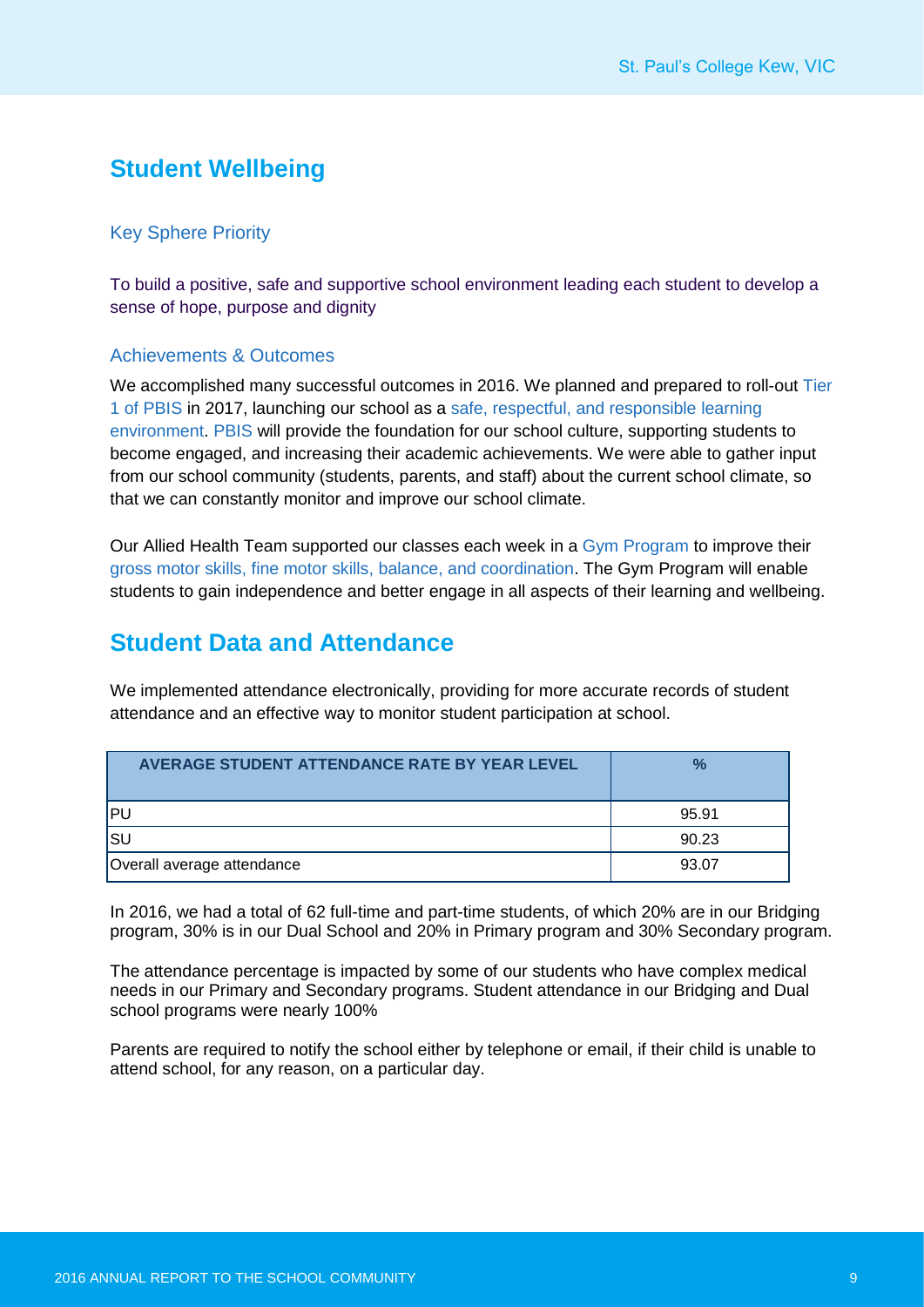## **Child Safe Standards**

#### Achievements & Outcomes

In 2016 we developed strategies, policies, and procedures to further embed the importance of Child Safety into our school. In line with Ministerial Order 870, through training and awareness, we worked to ensure that the safety of every student was our first priority.

These included:

- Strategies for Implementation of Minimum Child Safety Standards
- A Child Safe Policy
- A Child Network Reporting Policy
- A Child Safety Leadership Team
- A Staff Code of Conduct
- A School Community Code of Conduct
- Revised HR Practices

### **Leadership & Management**

#### Key Sphere Priority

To create a dynamic professional learning culture characterised by a shared vision, strong leadership and highly effective teamwork

#### Achievements & Outcomes

School Leadership was able to achieve many of the recommended actions of the School Review that were identified in our School Improvement Plan and Annual Action Plan for 2017. These included establishing a Staff Portal for Whole School Communication, including Meeting structures, timetables, and staffing.

Positions of Leadership (POL) were also created in Literacy, Numeracy, and ASD. The positions were later revised for 2017 to reflect the priorities of Bridging/Dual School, Curriculum & RE, & Secondary.

Professional Development Plans (PDPs) were established for all staff, to connect and make meaningful the work we do every day in support of our Annual Action Plan.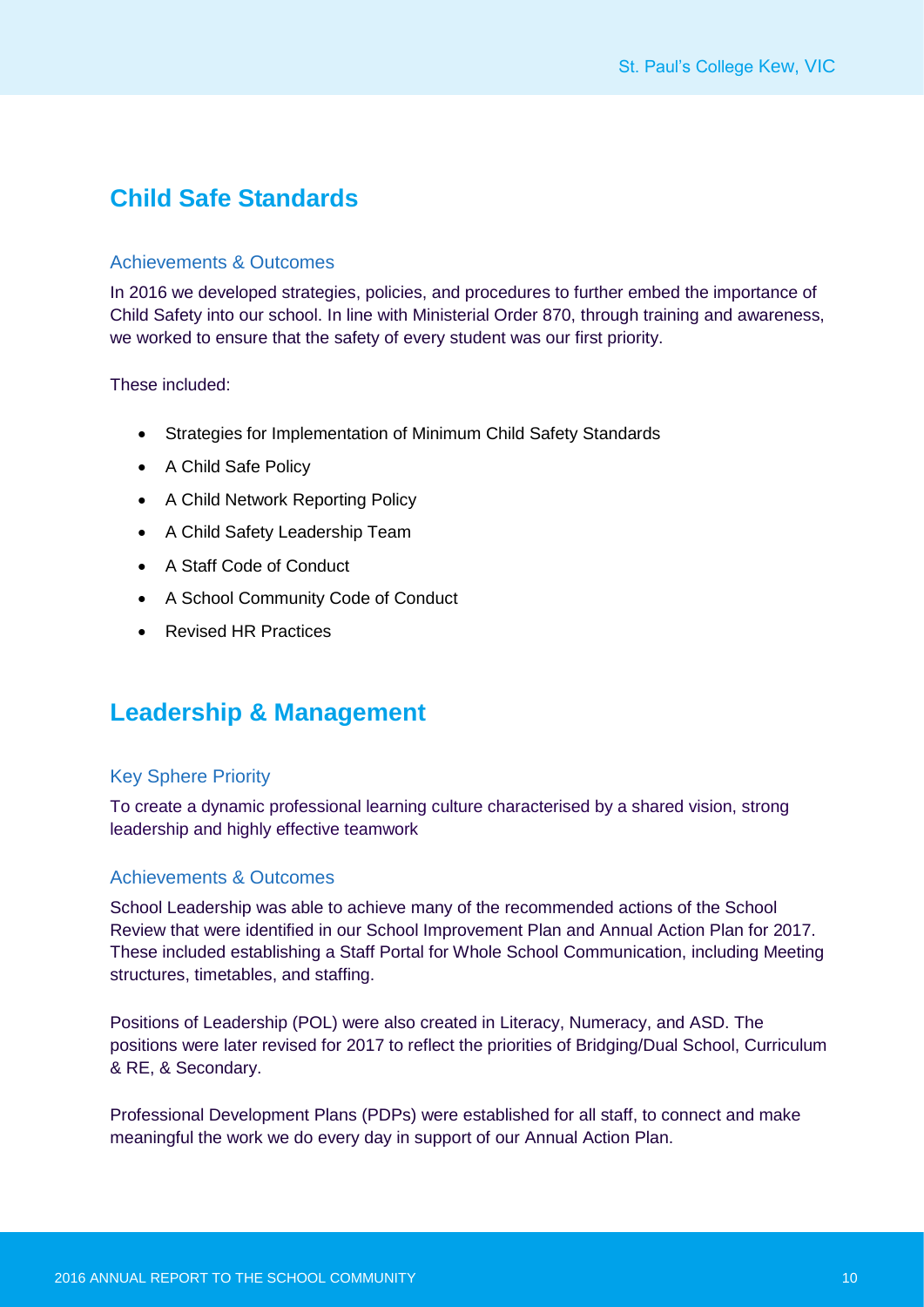## **Teacher Qualifications 2016**

All teachers at St Paul's College have Bachelor of Education and are registered with the *Victorian Institute of Teaching.* The requirements for this registration can be found on the VIT website.

In addition to teacher qualifications, all of our staff are qualified to teach in a special school, having obtained a Graduate Diploma of Special Education and two with a Master Degree.

## **Staff (Teacher) Absence**

In 2016, the total headcount for teaching staff is 10 (FTE 8.6). This figure excludes the librarian.

One teacher had an attendance rate of 13% due to an inability to work. Another teacher with an attendance rate of 15% was on work-cover claim. The attendance rate is around 80% if we include both of these teachers.

However, the average attendance rate for the other teachers based on unplanned absences of sick and emergency leaves is 98.5%.

## **Staff Retention**

Total staffing of 40, predominately permanent staff was comprised of teachers, teacher assistants, therapists, disability support worker and other support staff.

- 10 teachers employed as 8.6 FTE positions
- 14 teacher assistants employed as12 FTE positions
- 4 therapists employed as 2.6 FTE positions

Additional support staff includes nurses, bus drivers, maintenance staff, librarian (0.4), administration staff (1.0) and a Principal (1.0).

At the end of 2015, 2 teacher assistants 3 therapists left.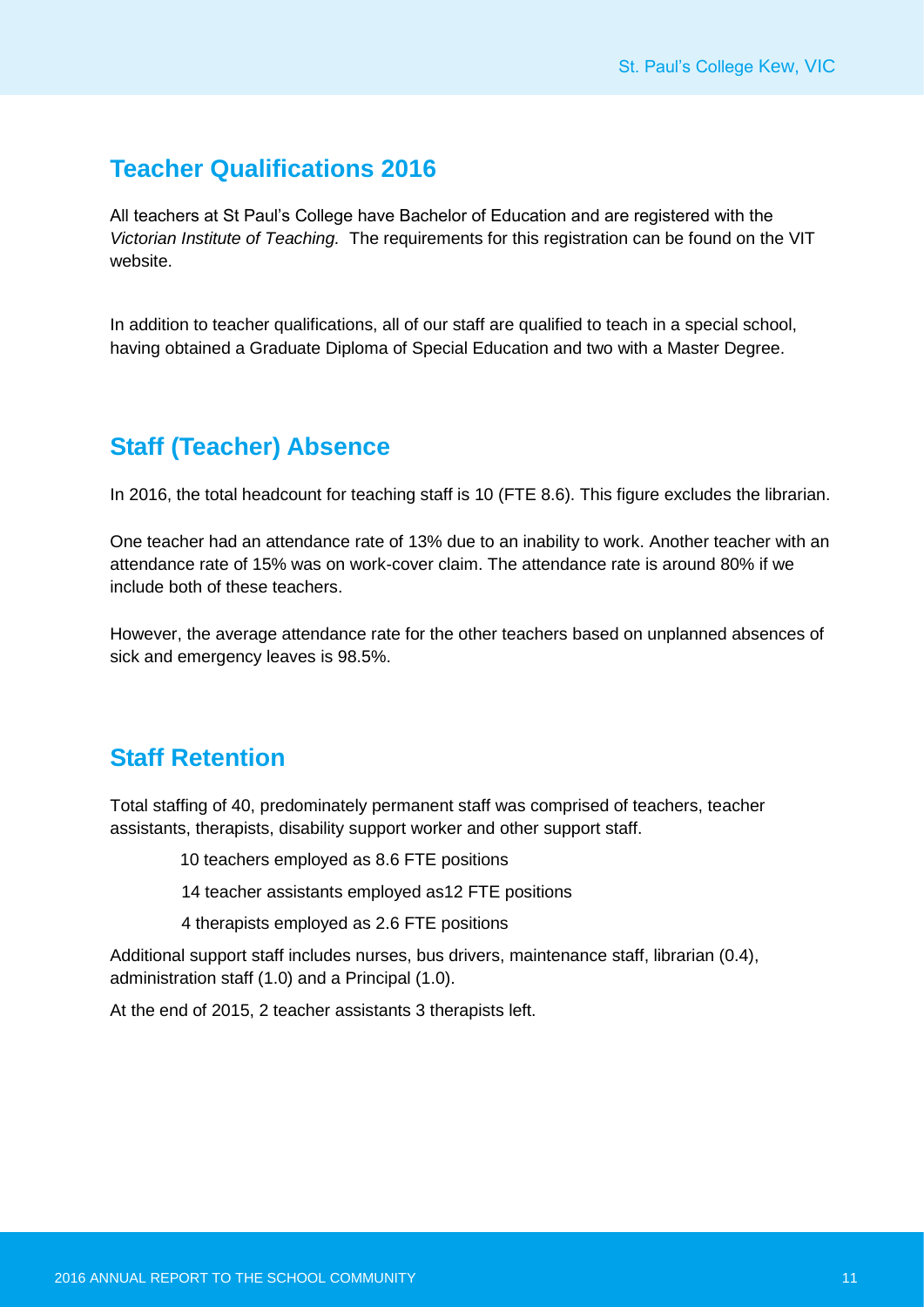## **Staff Composition**

|                                                               | <b>Full-Time</b> |        | Part-Time |            |                |            |  |
|---------------------------------------------------------------|------------------|--------|-----------|------------|----------------|------------|--|
| Non-Indigenous Full-Time Staff                                | Male             | Female | Male      |            | Female         |            |  |
|                                                               |                  | HС     | HC        | <b>FTE</b> | HС             | <b>FTE</b> |  |
| <b>Teaching Staff</b>                                         |                  |        |           |            |                |            |  |
| Principal                                                     |                  | 0      | $\Omega$  | 0.0        | $\overline{0}$ | 0.0        |  |
| Teaching Staff (including librarians)                         | 3                | 4      | 0         | 0.0        | 4              | 2.4        |  |
| <b>Total Teaching Staff</b>                                   | 4                |        | $\bf{0}$  | 0.0        | 4              | 2.4        |  |
| Non-teaching Staff                                            |                  |        |           |            |                |            |  |
| <b>Specialist Support</b>                                     | 0                |        | 0         | 0.0        | 4              | 2.0        |  |
| Administrative and Clerical (including aides &<br>assistants) | 0                | 7      | 3         | 2.2        | $\overline{9}$ | 6.2        |  |
| Building Operations Maintenance & Other Staff                 |                  | 0      | 4         | 2.1        | 2              | 1.2        |  |
| <b>Total Non-teaching Staff</b>                               | 1                | 8      | 7         | 4.3        | 15             | 9.4        |  |

We have around a FTE of 51.6 students with a FTE of 8.2 Teaching staff. The ratio of Teacher to Students is 1:6. However the teachers are supported by Teacher Aids, Therapists and other support staff like Disability Support Workers.

## **School Community**

#### Key Sphere Priority

To strengthen communication and collaboration with parents and the wider community to enhance student learning and wellbeing

#### Achievements & Outcomes

This year we worked to strengthen our home-school connection to support student learning and wellbeing. A focus of this was to ensure we had a Student Support Group (SSG) meeting each term which provided opportunities for collaborative conversations around student learning and achievement.

Communication was improved through the revised newsletter format and timetable, offering better connections with families across all five spheres. We also established a Community Engagement Leadership Team to further strengthen our home-school partnership.

We were very excited to have fantastic attendance of families at our school events including our Mother's Day Lunch, Father's Day Breakfast, and Carols in the Courtyard.